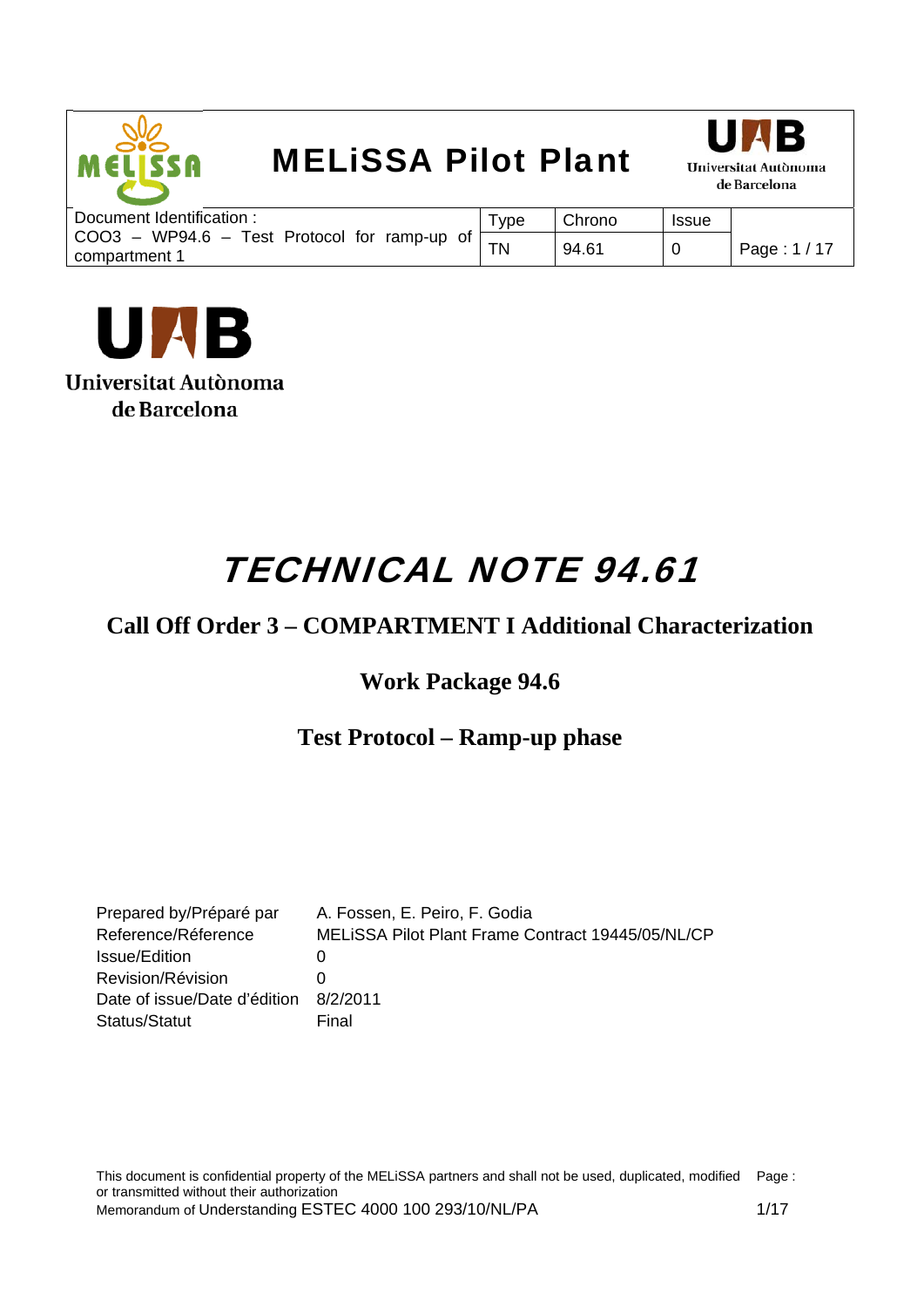



| Document Identification :                                          | vpe <sup>-</sup> | Chrono | <b>Issue</b> |              |
|--------------------------------------------------------------------|------------------|--------|--------------|--------------|
| Test Protocol for ramp-up of [<br>COO3 – WP94.6 –<br>compartment 1 | <b>TN</b>        | 94.61  |              | Page: $2/17$ |
|                                                                    |                  |        |              |              |

#### APPROVAL

| Title | Test Protocol for ramp up of compartment 1 | <b>Issue</b> | 0   Revision |  |
|-------|--------------------------------------------|--------------|--------------|--|
| Titre |                                            | Edition      | Révision     |  |

| Prepared by<br>Auteur | A. Fossen | Date<br>Date | 25/01/11   |
|-----------------------|-----------|--------------|------------|
|                       |           |              |            |
| Checked by            | E. Peiro  | Date         | 06/02/2011 |
| Verifié par           |           | Date         |            |
|                       |           |              |            |
| Approved by           | F.Gòdia   | Date         | 08/02/2011 |
| Approuvé par          |           | Date         |            |

| Approved by customer   | B. Lamaze |      | Date 8/2/2011 |
|------------------------|-----------|------|---------------|
| Approuvé par le client |           | Date |               |

#### CHANGE LOG

| Issue/Edition | Revision/Révision | Status/Statut | Date/Date |
|---------------|-------------------|---------------|-----------|
|               |                   | Final         | 8/2/11    |

#### Distribution List

| Name/Nom               | Company/Société | Quantity/Quantité                    |
|------------------------|-----------------|--------------------------------------|
| <b>Brigitte LAMAZE</b> | ESA             | 2 hardcopies + electronic<br>version |
|                        |                 |                                      |
| <b>Technical Team</b>  | <b>MPP</b>      | 1 copy in QP 0007                    |
| <b>Overall Manager</b> | <b>MPP</b>      | 1 copy in QC1119                     |
| <b>Quality Manager</b> | <b>MPP</b>      | The original signed copy in          |
|                        |                 | QC1004                               |

This document is confidential property of the MELiSSA partners and shall not be used, duplicated, modified Page : or transmitted without their authorization Memorandum of Understanding ESTEC 4000 100 293/10/NL/PA 2/17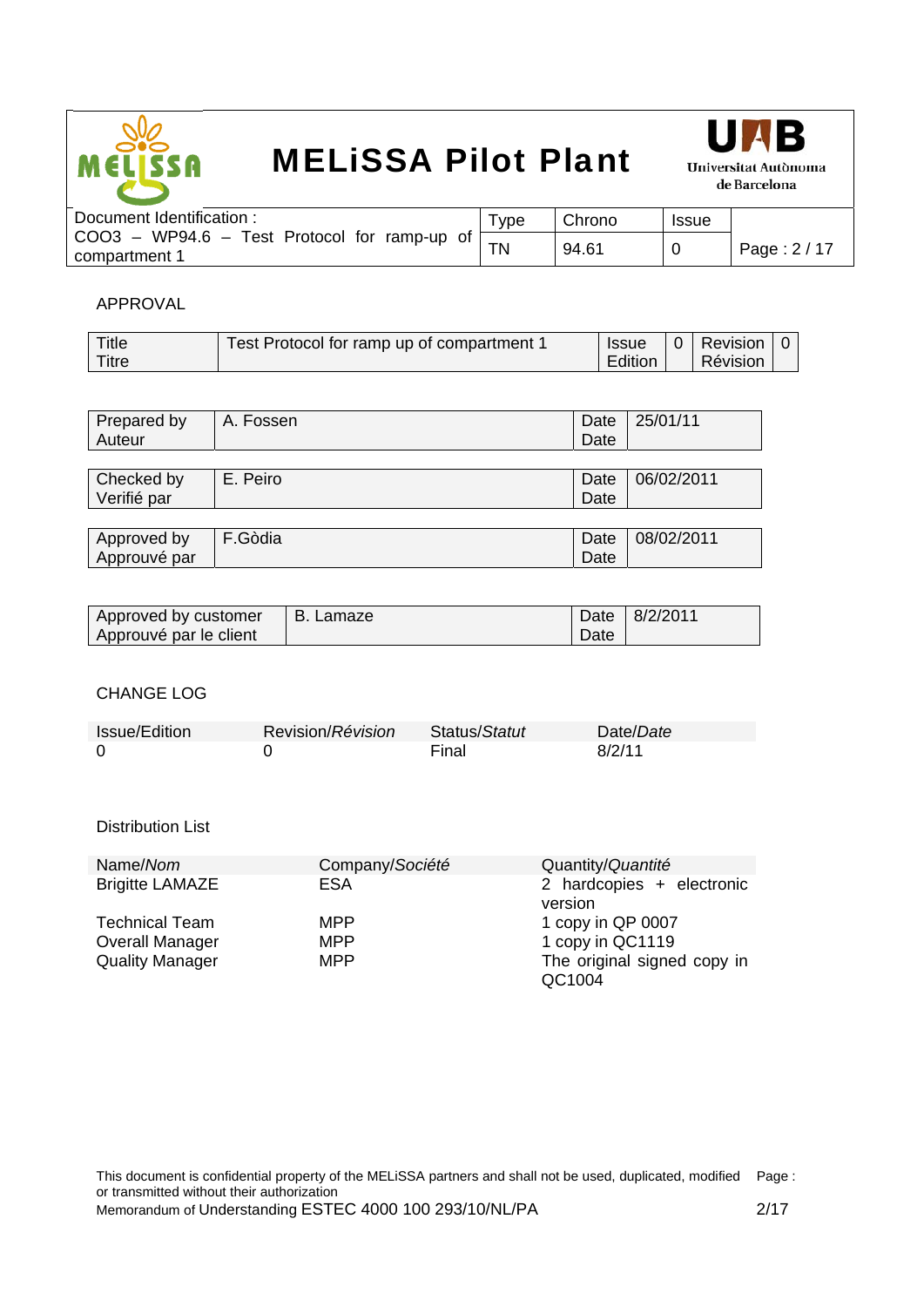



| Document Identification:                                                                    | -ype | Chrono | <b>Issue</b> |              |
|---------------------------------------------------------------------------------------------|------|--------|--------------|--------------|
| WP94.6<br>COO3<br>Test Protocol for<br>namp-up<br>of.<br>$\overline{\phantom{a}}$<br>$\sim$ | ΤN   | 94.61  | 0            | Page: $3/17$ |
| compartment 1                                                                               |      |        |              |              |

Table of contents